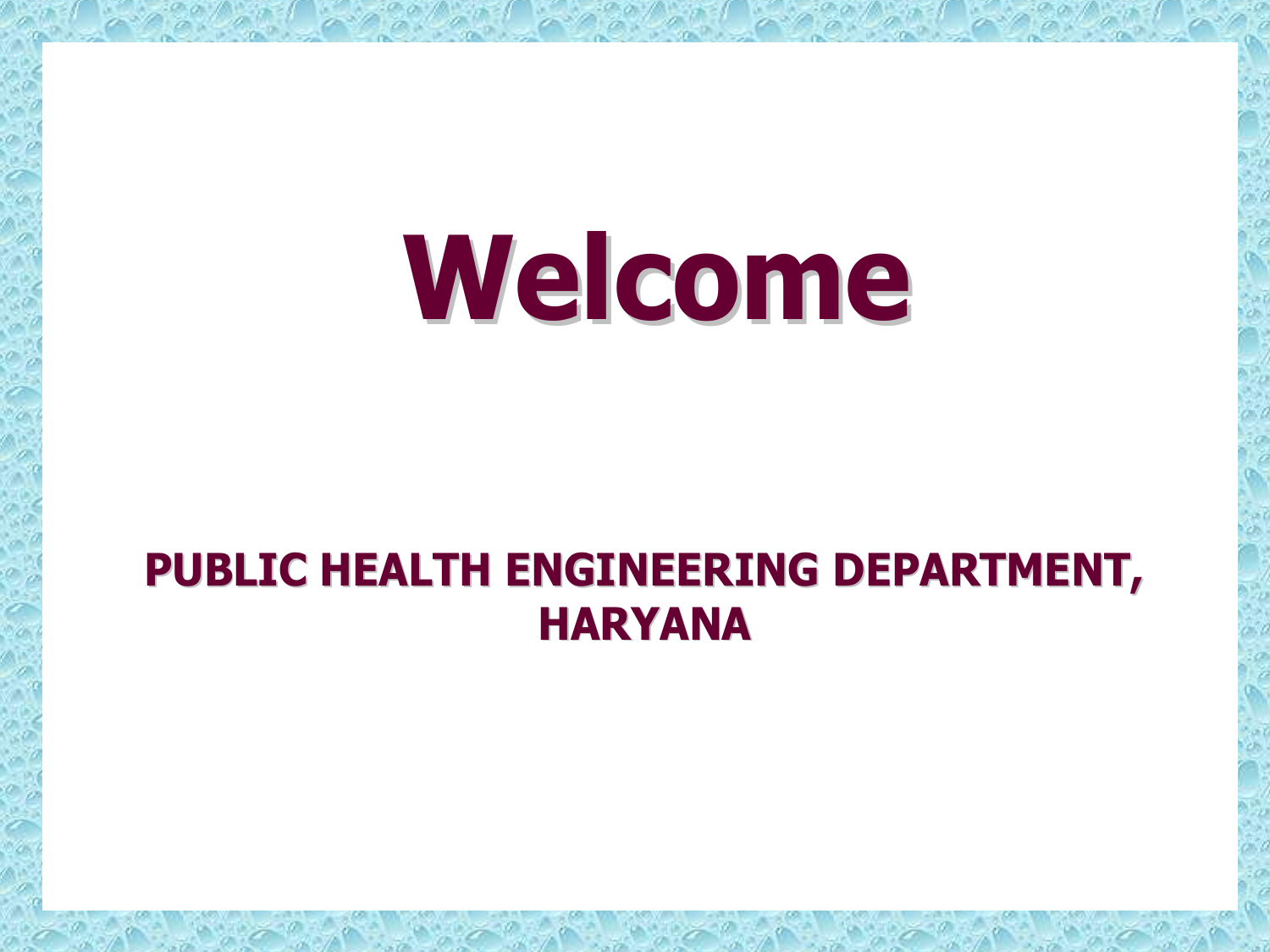### **HARYANA AT A GLANCE**

| <b>Total area of Haryana State</b>                 | 44,212 Sq. Km         |  |
|----------------------------------------------------|-----------------------|--|
| <b>Population (census 2011)</b>                    | 253.53 Lacs           |  |
| <b>Urban Population</b>                            | 88.22 Lacs (i.e. 35%) |  |
| <b>%age Decadal Growth (Total)</b>                 | 19.90                 |  |
| <b>%age Decadal Growth (Urban)</b>                 | 44.25                 |  |
| No. of towns                                       | 80                    |  |
| No. of towns with population one lacs<br>and above | 20                    |  |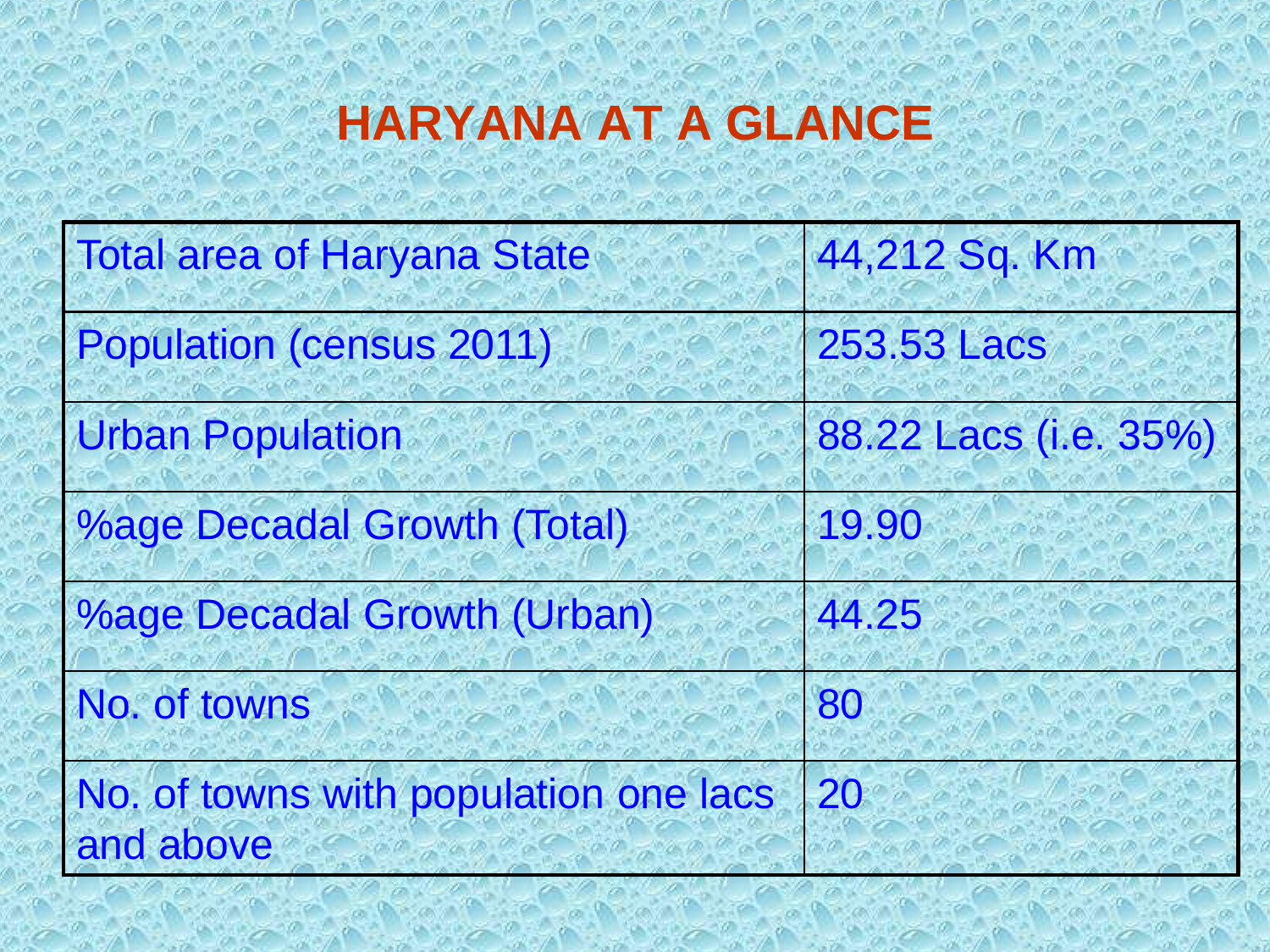## **URBAN DRINKING WATER SUPPLY**

Sources for drinking water supply are :

• Surface water : Canals

• Ground Water : Borewells etc.

**Ranney wells**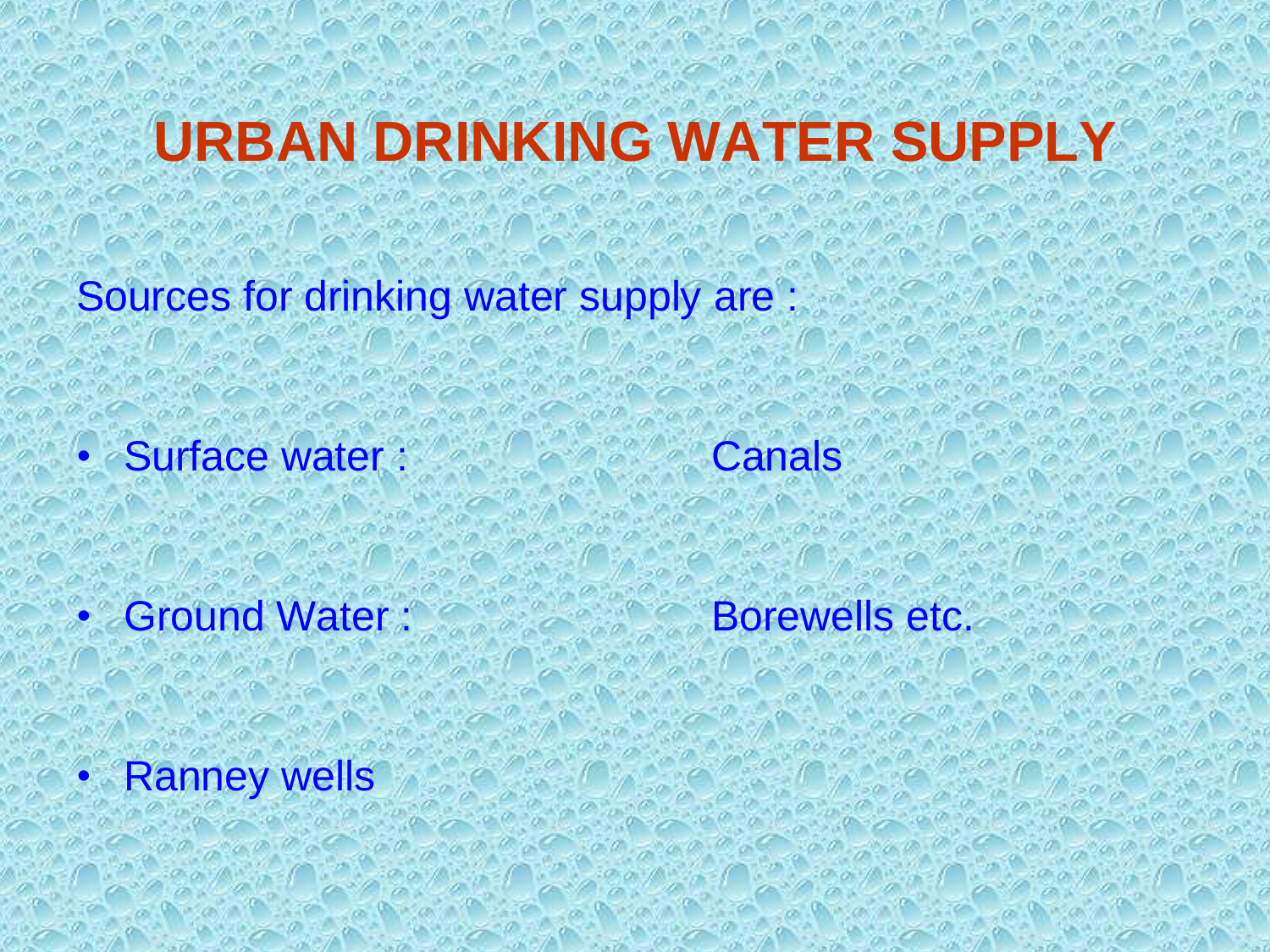#### **URBAN DRINKING WATER SUPPLY**

• About 60% of Haryana State is having brackish ground water with TDS ranging from 2000 to 15000 mg/l.

As such drinking water supply in those areas is based upon surface water i.e. canals etc.

There is no perennial canal in Haryana and canals run by rotation.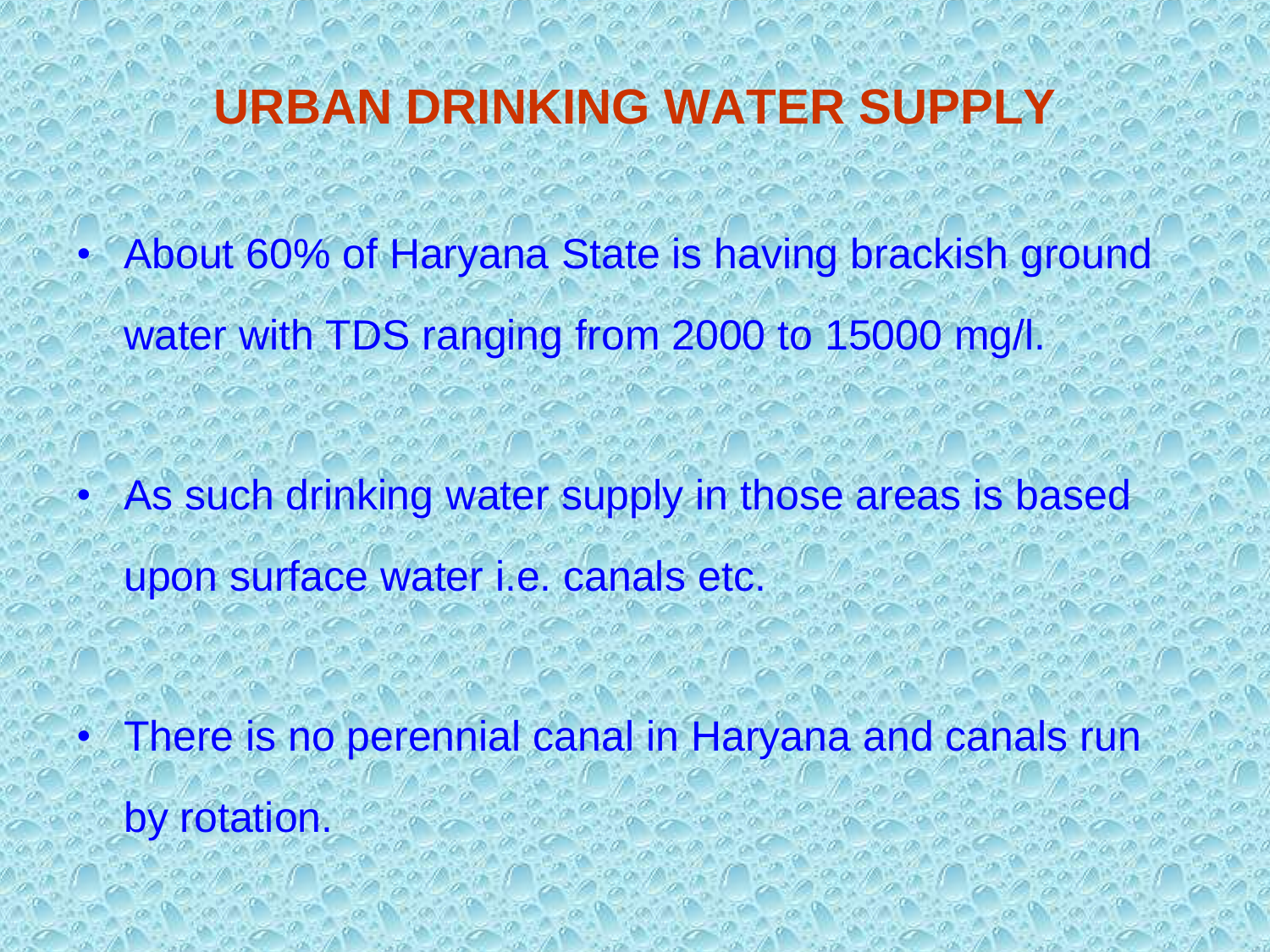#### **URBAN AREA AT A GLANCE**

- Out of total 80 No. towns, water supply & sewerage in three towns namely Panchkula, Faridabad and Gurgaon are executed and maintained by HUDA, Municipal Corporation, Faridabad and Municipal Corporation, Gurgaon respectively.
- Water supply & sewerage services in balance towns are executed and maintained by PHED.
- All the 80 towns are having piped water supply with house connection.
- Sewerage services are existing in 67 towns and work for providing sewerage is in progress in balance 13 towns.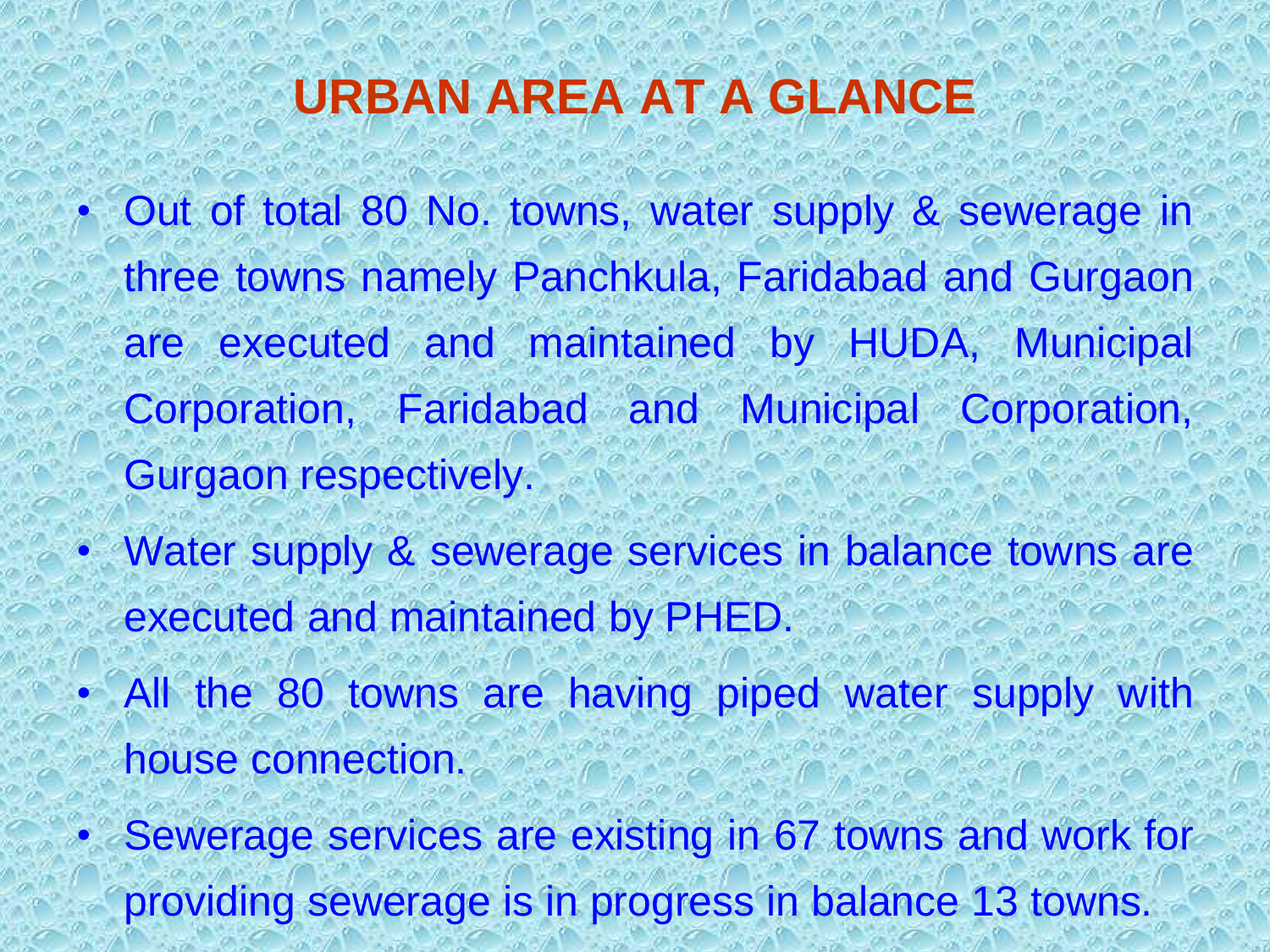#### **Functions of Public Health Engineering Department**

• Providing Potable Water in the Rural and Urban areas.

• Providing Sewerage facilities including Sewage

Treatment Plants in the towns.

Providing Storm Water drainage facilities in the towns.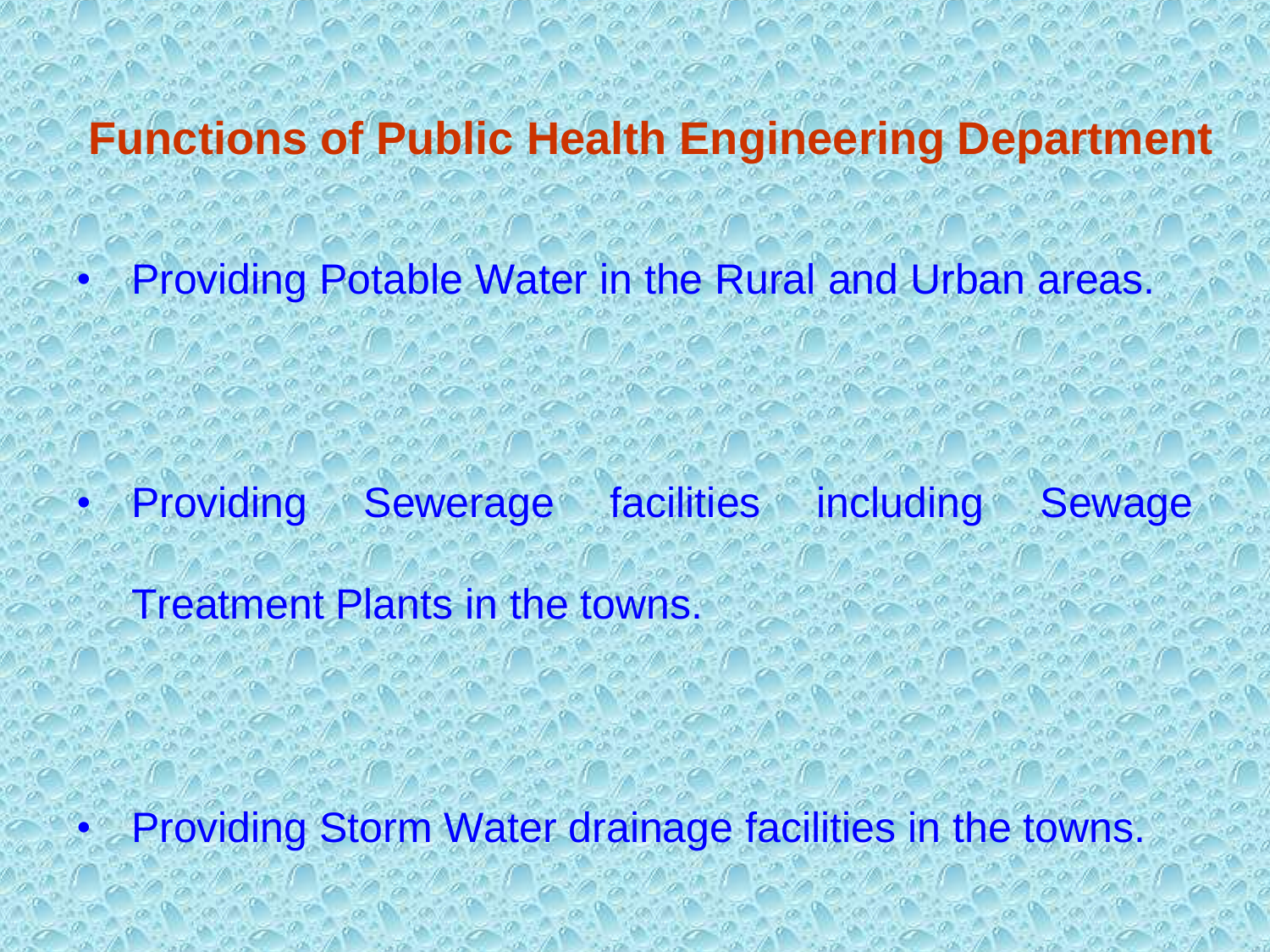#### **STATUS OF DRINKING WATER SUPPLY IN URBAN AREAS**

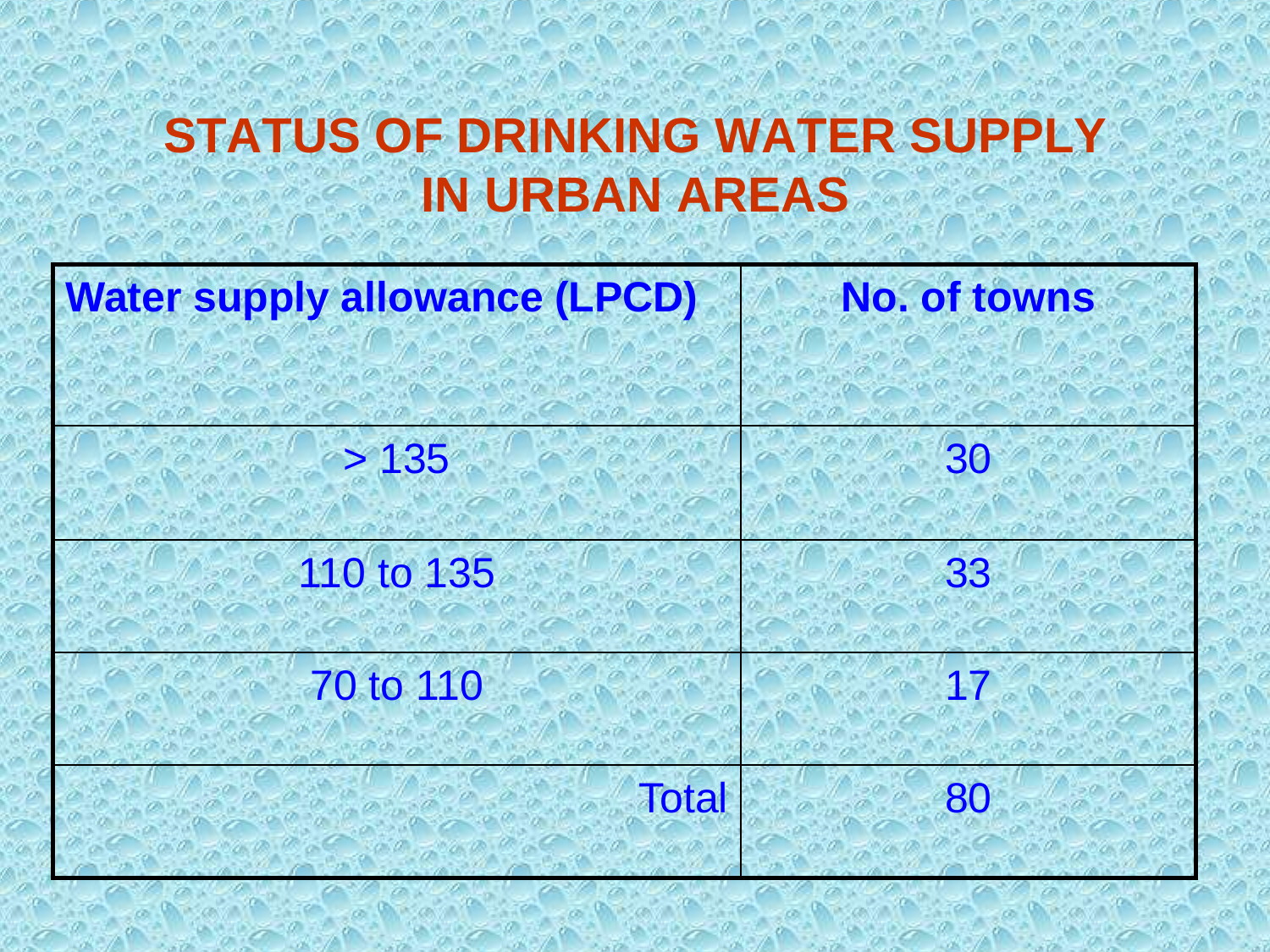# **SOURCE OF WATER SUPPLY**

| <b>Source of water supply</b> | <b>No. of towns</b> |
|-------------------------------|---------------------|
|                               |                     |
| <b>Ground water</b>           | 31                  |
|                               |                     |
| <b>Surface water</b>          | 49                  |
|                               |                     |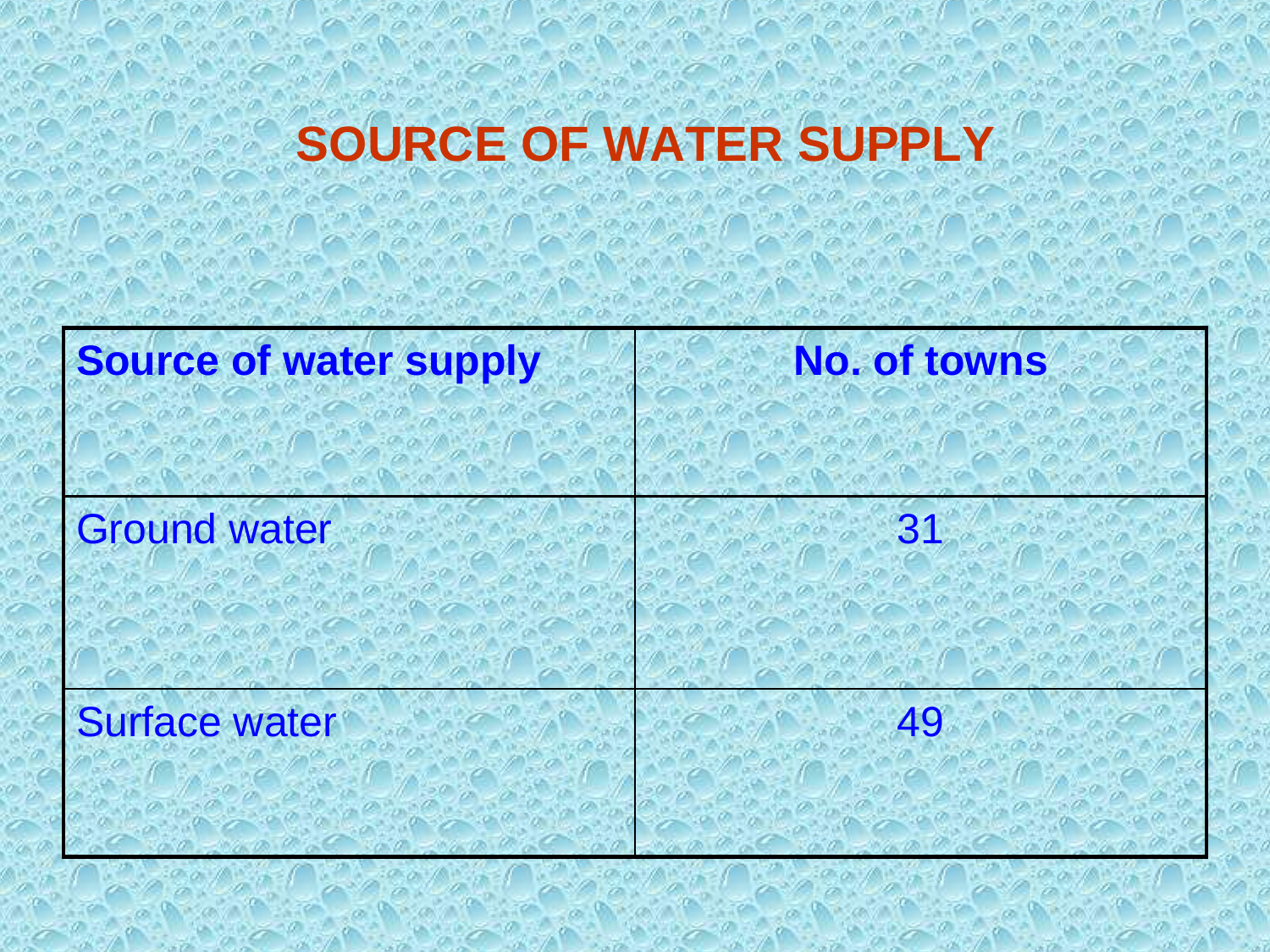#### **STATUS OF SEWERAGE IN URBAN AREA**

• COVERAGE

| <b>%age covered with Sewerage</b> | <b>No. of towns</b> |
|-----------------------------------|---------------------|
| > 75%                             | 46                  |
| 50-74%                            | 14                  |
| < 50%                             |                     |
| Work in progress                  | 13                  |
| <b>Total</b>                      | 80                  |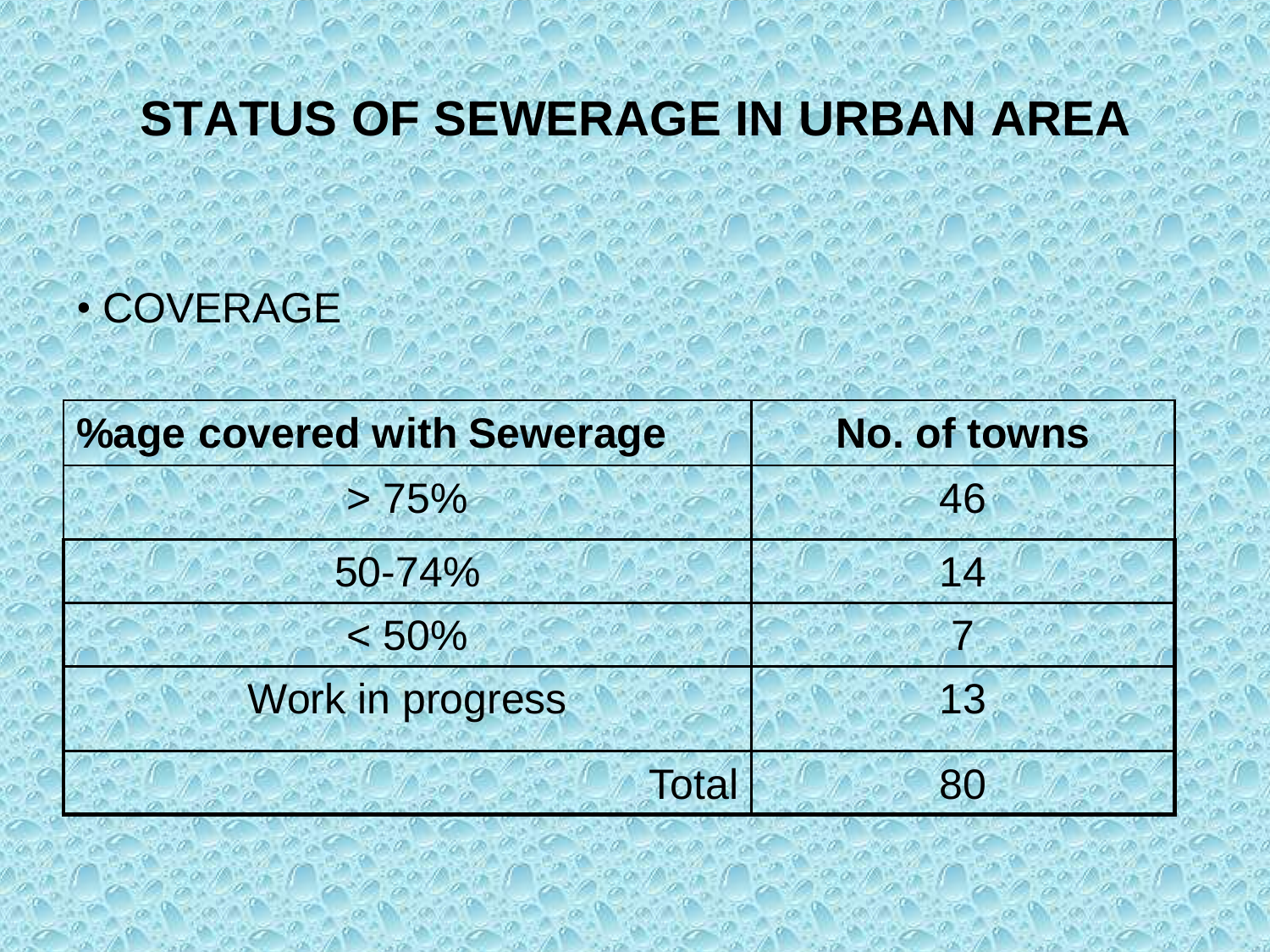#### **PER CAPITA O&M COST**

#### **A) WATER SUPPLY**

| <b>Source</b>        | <b>O&amp;M cost Rs/capita/Annum</b> |
|----------------------|-------------------------------------|
| <b>Ground water</b>  | Rs.287.00                           |
| <b>Surface water</b> | Rs.350.00                           |

#### **B) Sewerage**

|                                   | Annual O&M cost without STP   Rs.40.00 Per capita per annum |
|-----------------------------------|-------------------------------------------------------------|
|                                   |                                                             |
| <b>Annual O&amp;M cost of STP</b> | Rs.18.00 Per capita per annum                               |
|                                   |                                                             |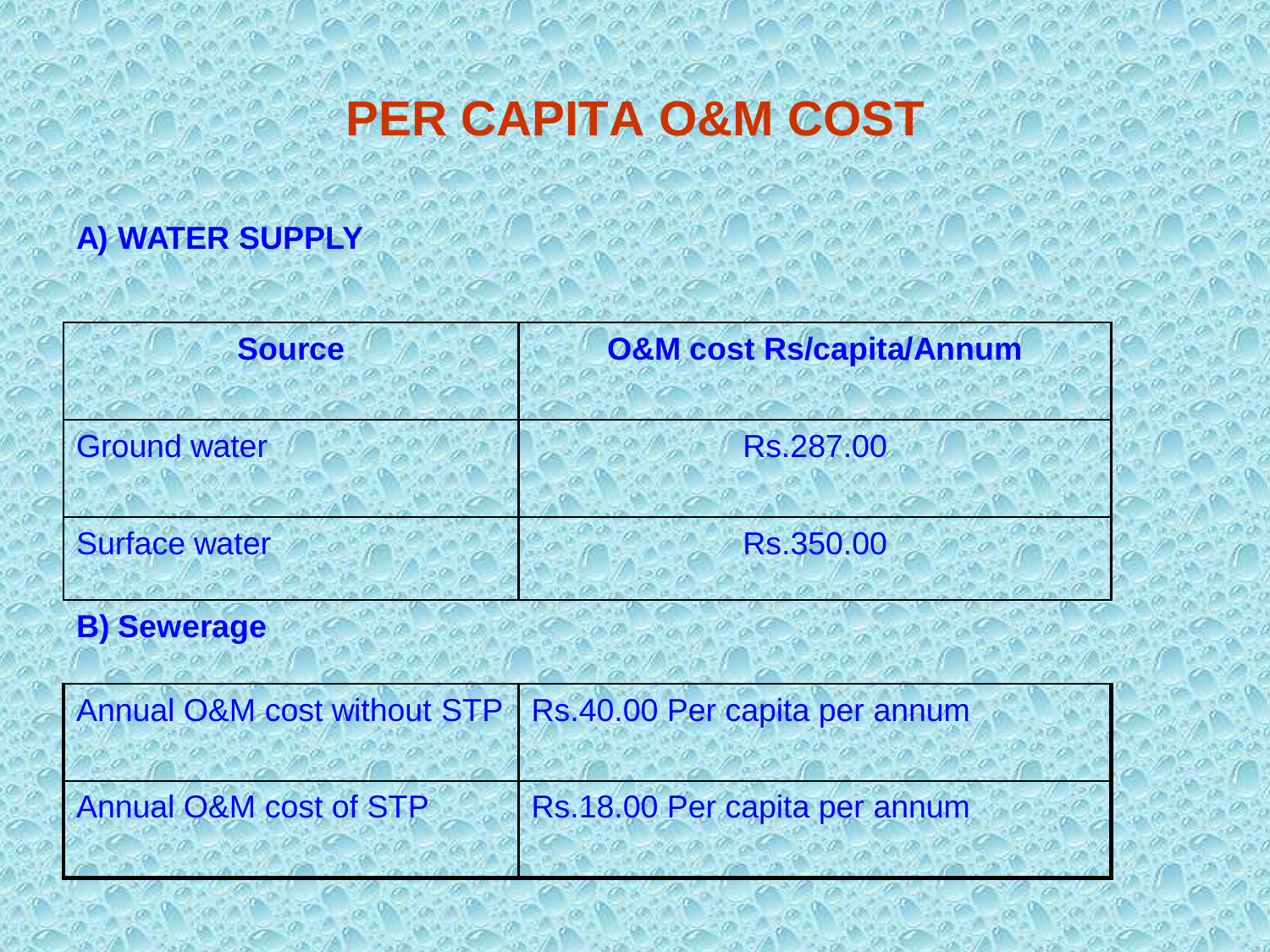#### **URBAN SEWERAGE**

| <b>Sewage Treatment Plants (STPs) under PHED jurisdiction</b> |                 |                       |                                         |                                       |  |  |
|---------------------------------------------------------------|-----------------|-----------------------|-----------------------------------------|---------------------------------------|--|--|
|                                                               | No. of<br>towns | No. of<br><b>STPs</b> | <b>Capacity of</b><br><b>STPs (mld)</b> | <b>Technology</b><br>adopted          |  |  |
| <b>STPs under operation</b>                                   | 24              | 33                    | 429                                     | <b>UASB, WSP,</b><br><b>MBBR, SBR</b> |  |  |
| <b>STPs under construction</b>                                | 41              | 43                    | 240                                     | <b>MBBR, SBR</b>                      |  |  |
| <b>STPs for which land acquisition</b><br>under process       | 13              | 13                    | 105                                     | <b>MBBR, SBR</b>                      |  |  |
| <b>Total</b>                                                  | 78              | 89                    | 774                                     |                                       |  |  |
| .UASB - Up-flow Anaerobic Sludge Blanket Reactor              |                 |                       |                                         |                                       |  |  |
| .WSP - Waste Stabilization Pond                               |                 |                       |                                         |                                       |  |  |
| •MBBR - Moving Bed Biological Reactor                         |                 |                       |                                         |                                       |  |  |
| •SBR - Sequential Batch Reactor                               |                 |                       |                                         |                                       |  |  |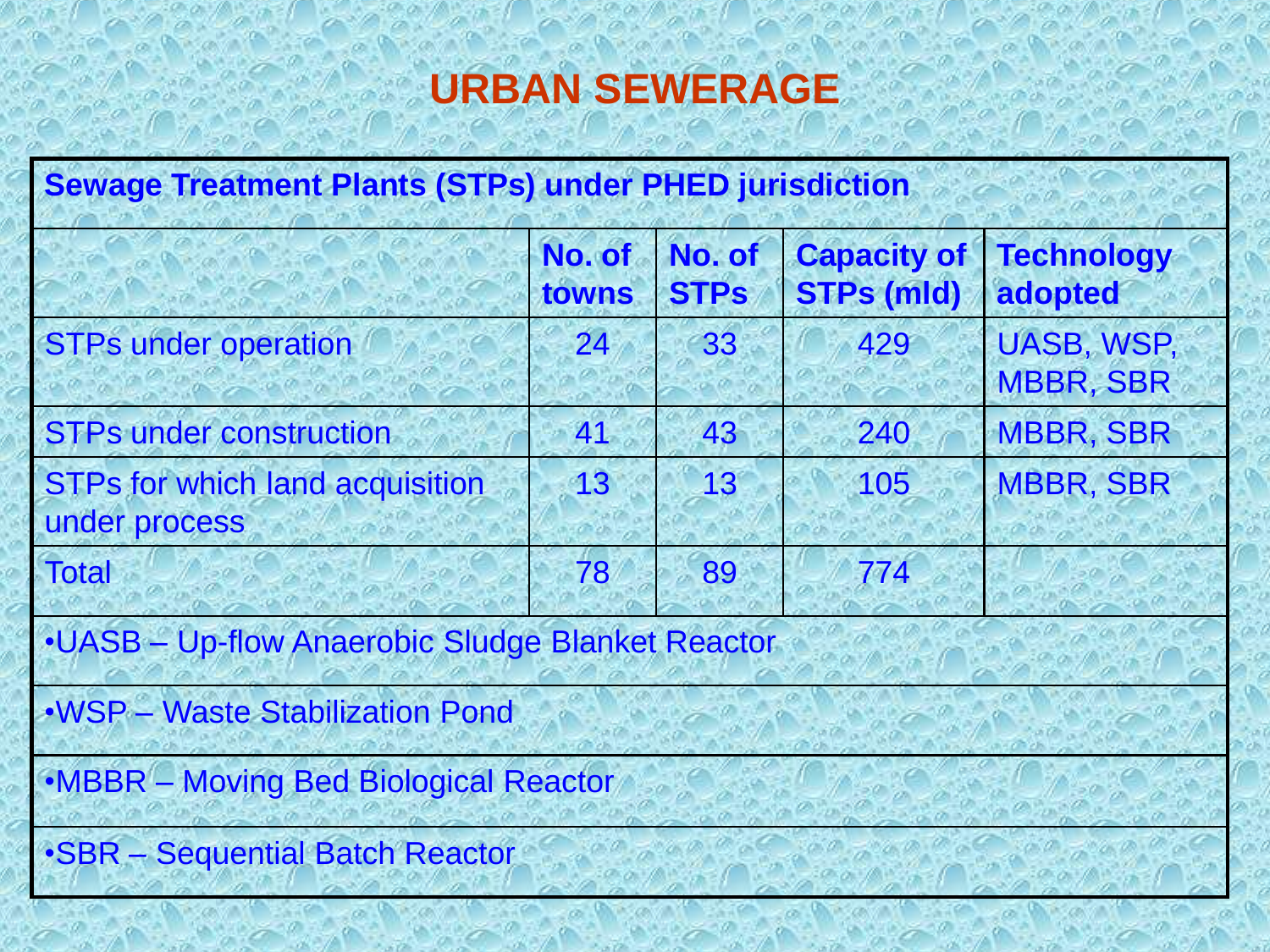### **FINANCIAL RESOURCES**

- **State Plan**
- Economic Stimulus Package
- **NCR Planning Board.**
- 13<sup>th</sup> Finance Commission.
- National River Conservation Programme
	- Deposit Head for **:-**
		- Urban Infrastructure Development Scheme for small and Medium Towns (UIDSSMT).
		- Urban Infrastructure Development Scheme in Satellite Towns (UIDSST)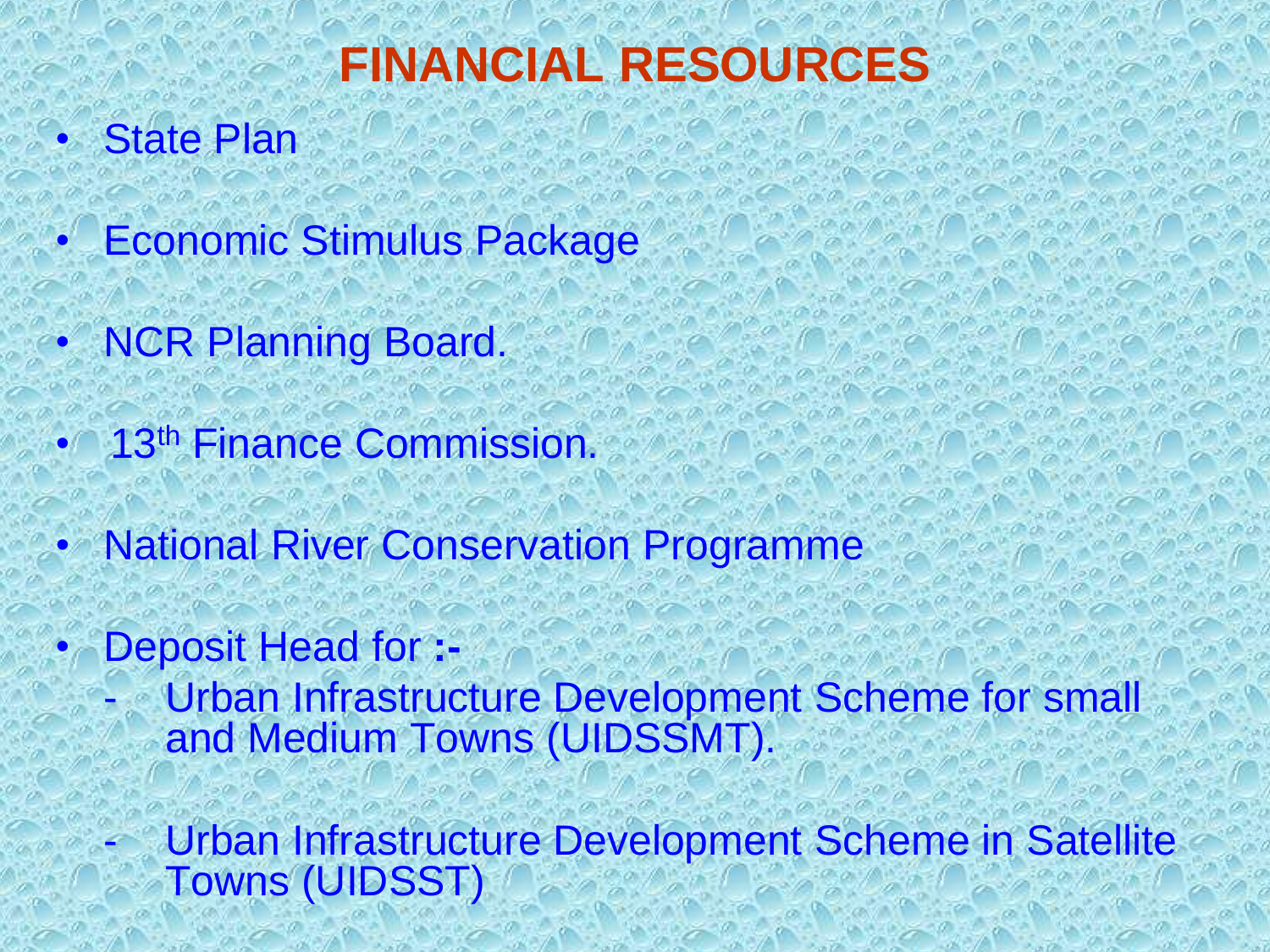#### **Major Initiatives taken by Haryana**

• Haryana State Urban Water Policy 2012- Notified on 16th March, 2012.

– All unmetered private water connections in towns are proposed to be converted into metered connections within a period of one year.

• Shikayat Nivaran Kendra launched on 3rd April, 2012 for redressal of public complaints and ensuring transparency. Toll free number : 1800-1805678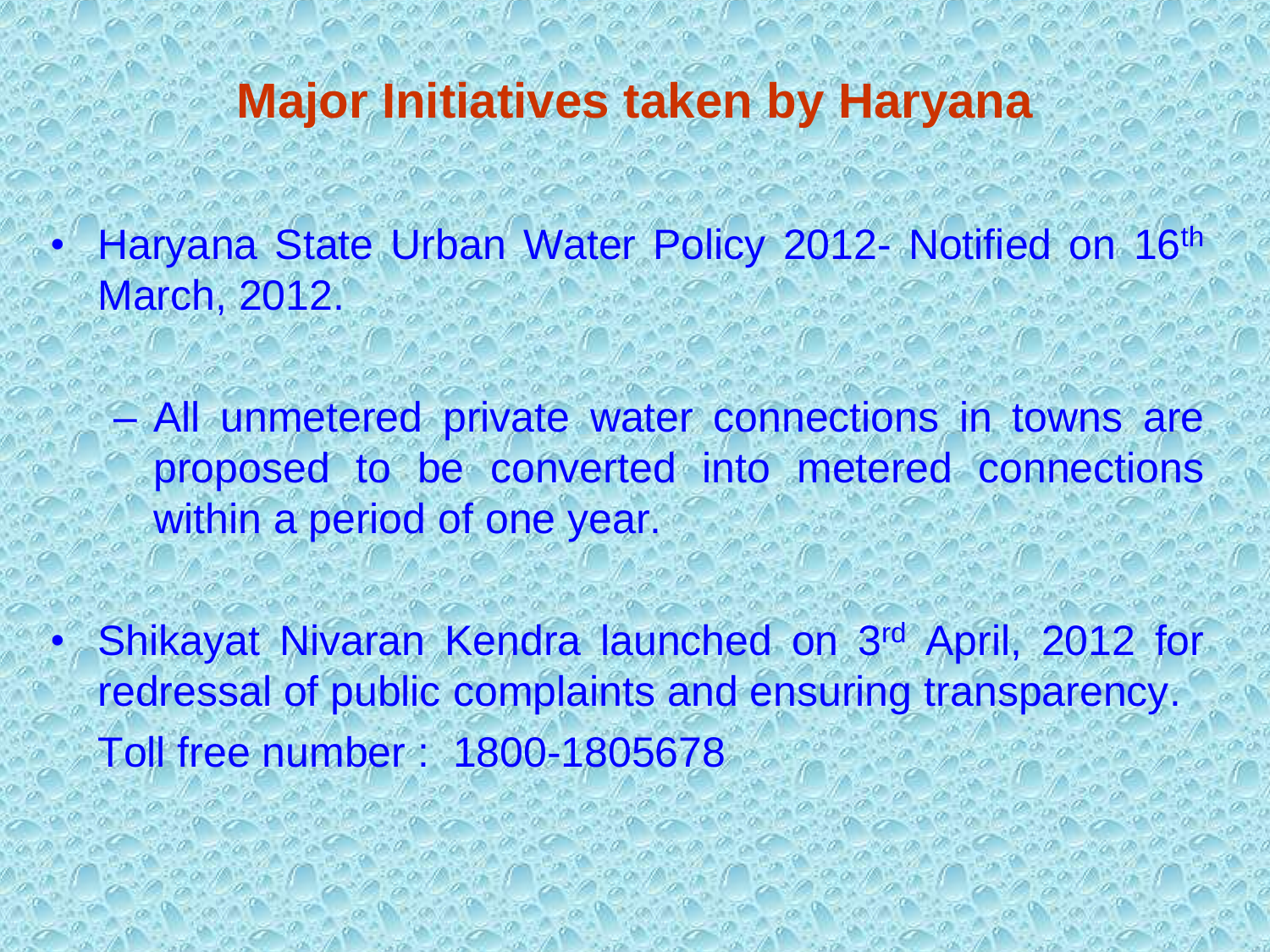#### **Problems encountered in smooth supply of Drinking water**

Lack of awareness in General Public regarding conservation of water.

• Mushroom growth of unauthorized colonies.

• Un-Metered private water connections.

• Subsidized rates for water supply.

**Contd. Page -2-**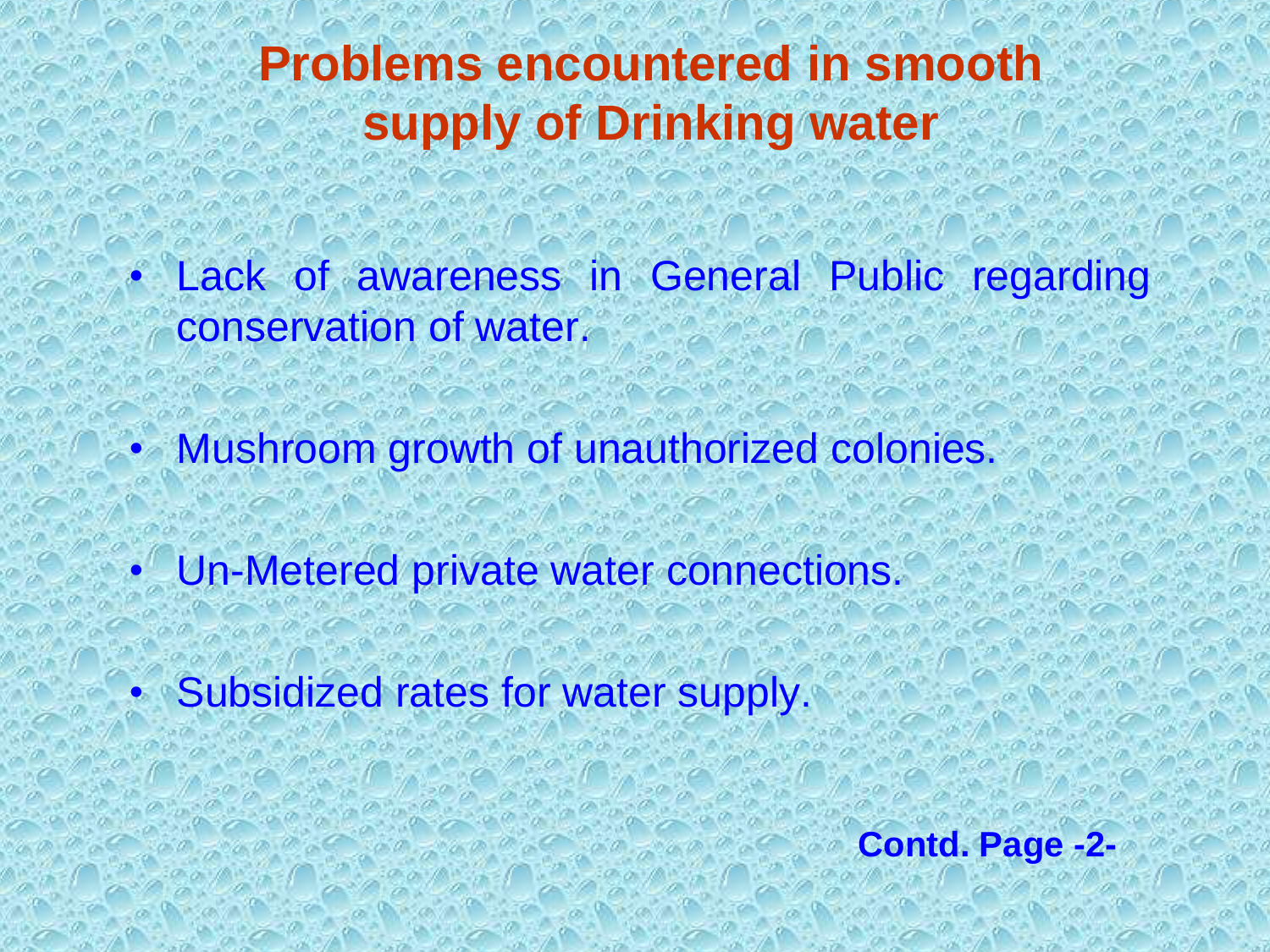#### Contd. Page -2-

- Shortage of staff as per norms.
- **Illegal water connections.**
- Misuse of water through online boosting pumps.
- Problem of erratic power supply.

• Shortage of canal water especially during summer season.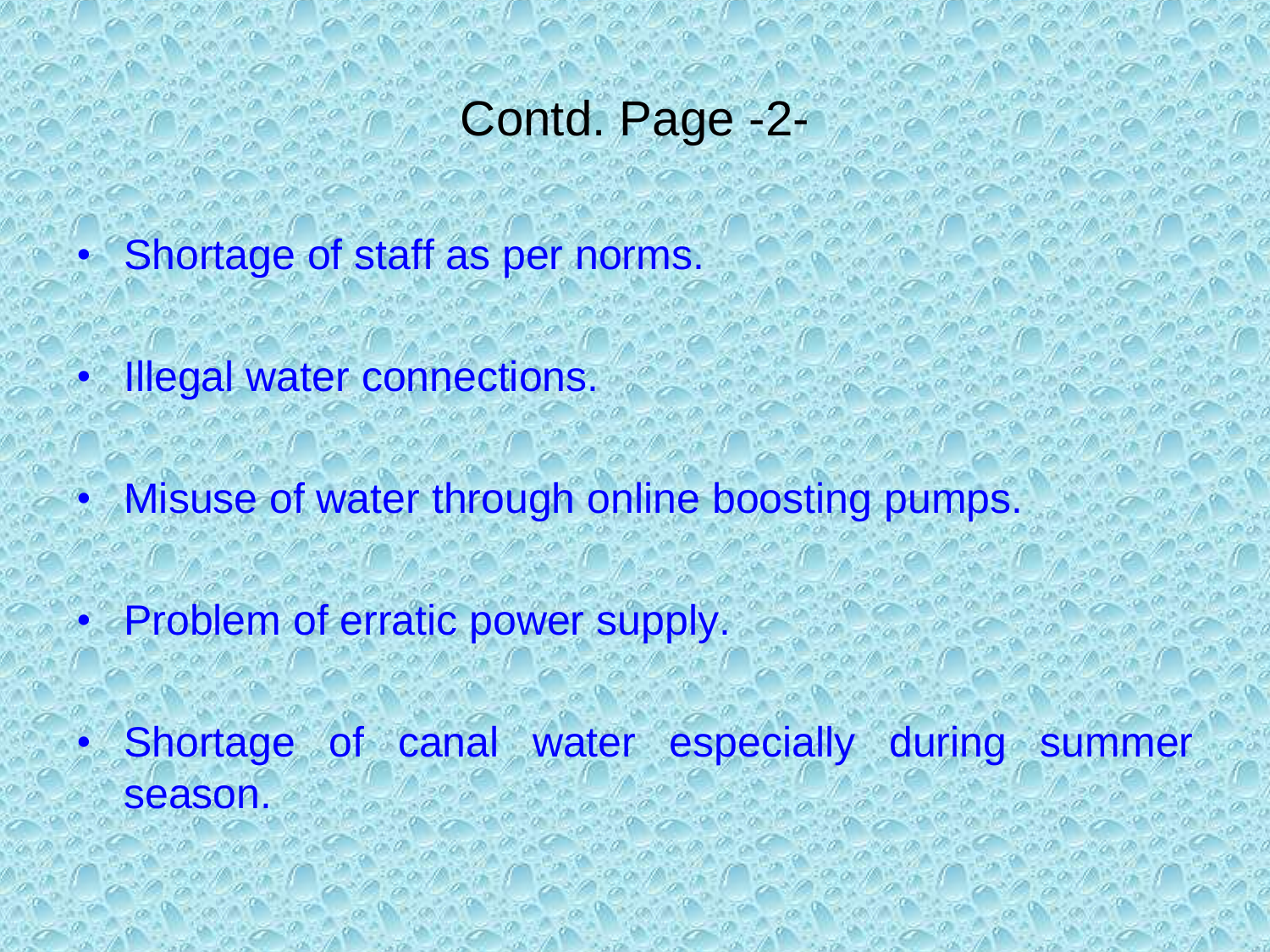#### **Major Bottle necks in delivery of sewerage services**

- Blockage of sewers due to entry of cow dung, polythene and other solid waste into the sewers.
- Lack of coordination between various line departments
- Problem of disposing waste water in absence of drains
- Development of unauthorised colonies especially in low lying areas.
- Un-authorised sewer connections
- Theft of manhole covers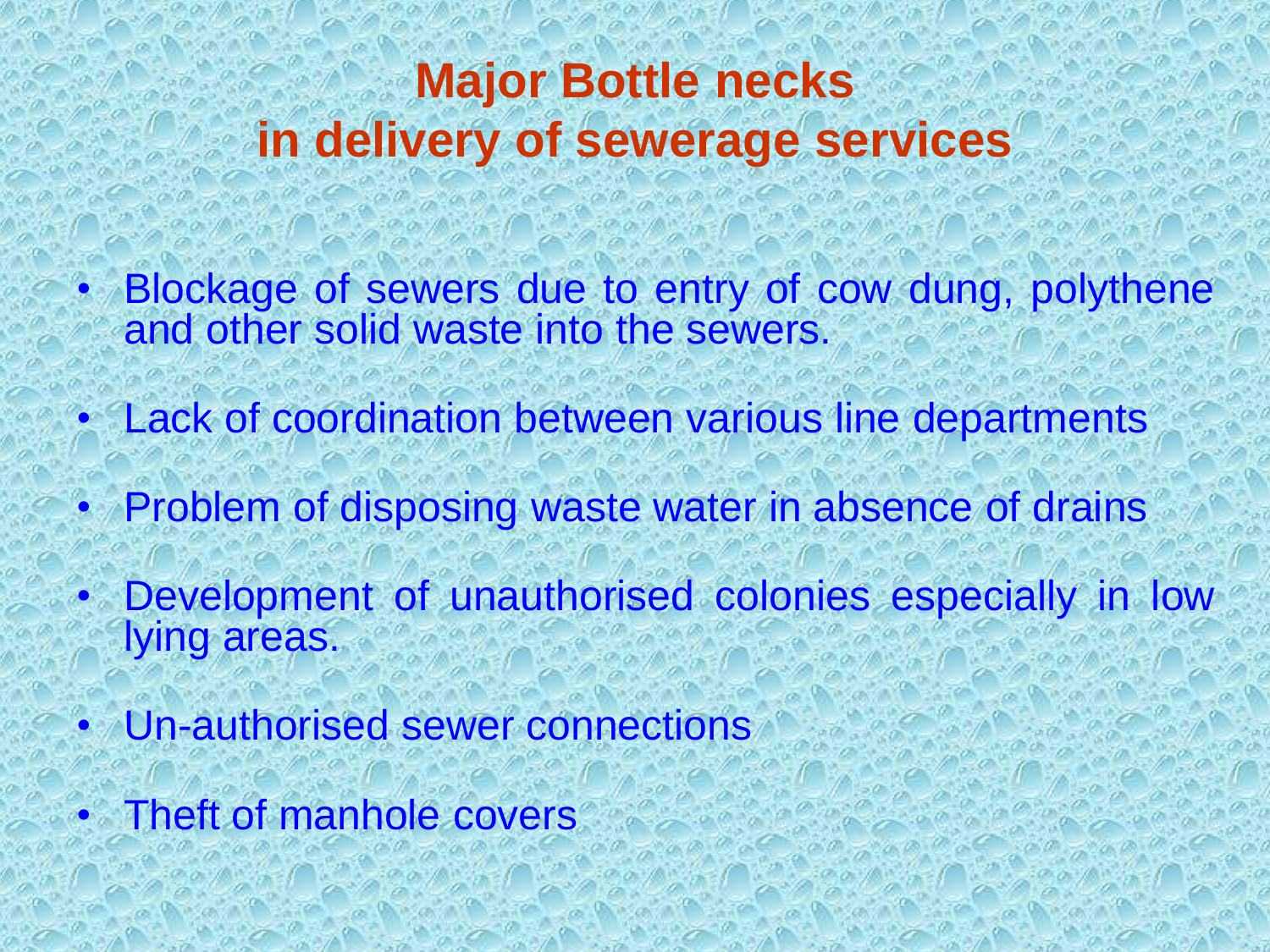#### **Major Bottlenecks encountered in delivery system of Sewage Treatment Plants**

- Construction of Sewage Treatment Plants is a capital intensive and the resources are limited.
- Under utilization of the plants due to non response of consumers for taking sewer connections.
- **Land problem** 
	- Expensive
	- Availability at times is a hindrance
	- Land acquisition is a cumbersome process
- Problem in disposal of treated water